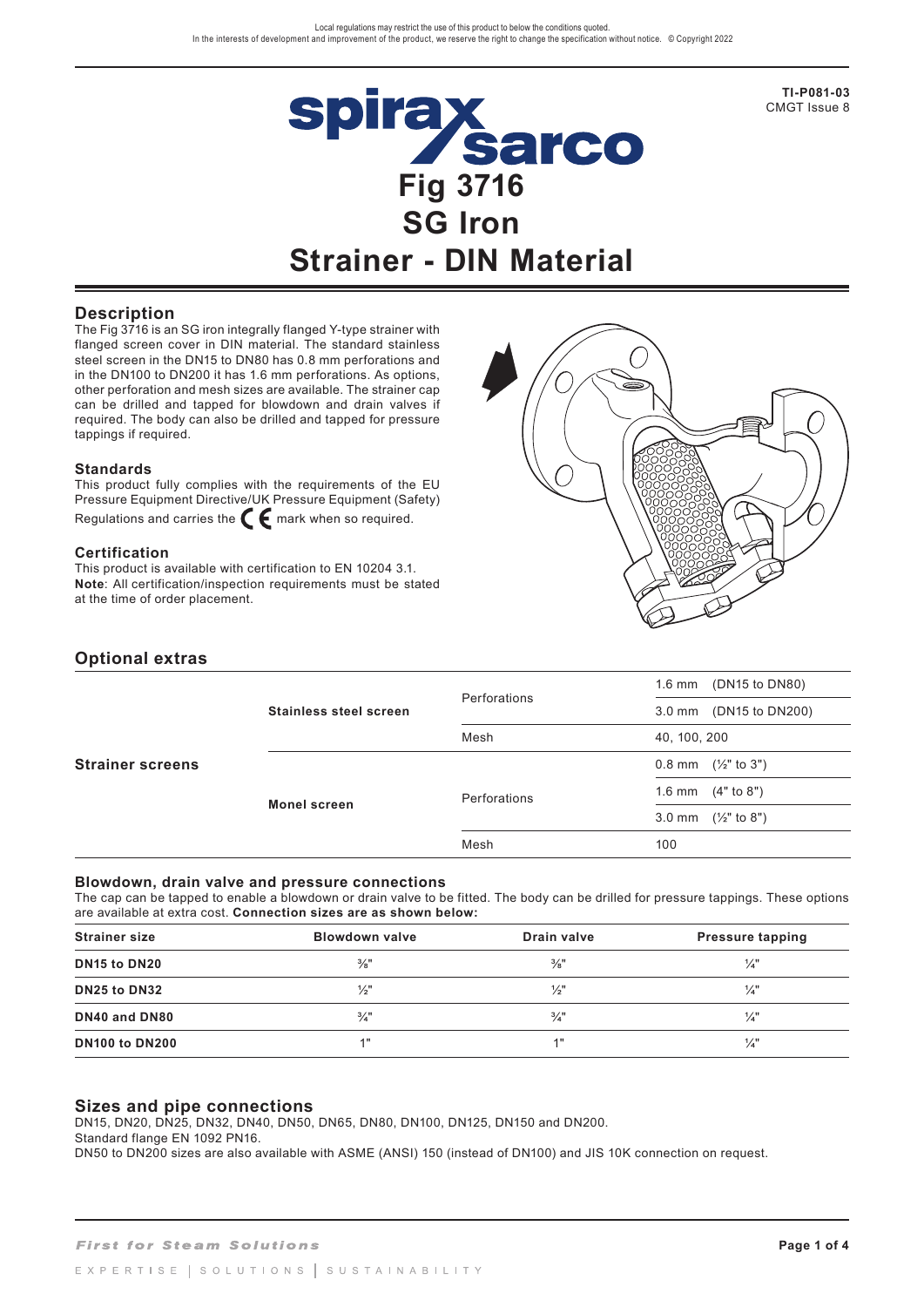

| No.          | Part            | <b>Material</b>                |                       |  |  |  |
|--------------|-----------------|--------------------------------|-----------------------|--|--|--|
| 1            | Body            | SG iron                        | <b>DIN 1693 GGG40</b> |  |  |  |
| $\mathbf{2}$ | Cap             | SG iron                        | <b>DIN 1693 GGG40</b> |  |  |  |
| 3            | Cap gasket      | Reinforced exfoliated graphite |                       |  |  |  |
| 4            | Strainer screen | Austenitic stainless steel     | <b>ASTM A240 316L</b> |  |  |  |
| 5            | <b>Bolts</b>    | Carbon steel                   | BS 3692 Gr 8.8        |  |  |  |

# **Pressure/temperature limits**



The product **must not** be used in this region.

Note: Special testing to allow lower temperature operation can be provided at extra cost. Consult Spirax Sarco.

|            | Body design conditions                                  | <b>PN16</b>                                                       |
|------------|---------------------------------------------------------|-------------------------------------------------------------------|
| TMA        | Maximum allowable temperature                           | 300 °C @ 12.3 bar g                                               |
| <b>PMA</b> | Maximum allowable pressure                              | 16 bar g @ 100 °C                                                 |
|            | Minimum allowable temperature                           | $-10 °C$                                                          |
| <b>TMO</b> | Maximum operating temperature                           | 300 °C @ 12.3 bar g                                               |
| <b>PMO</b> | Maximum operating pressure                              | 16 bar g @ 100 °C (15 bar g for saturated steam service @ 201 °C) |
|            | Minimum operating temperature                           | $-10 °C$                                                          |
|            | Designed for a maximum cold hydraulic test pressure of: | 24 bar g                                                          |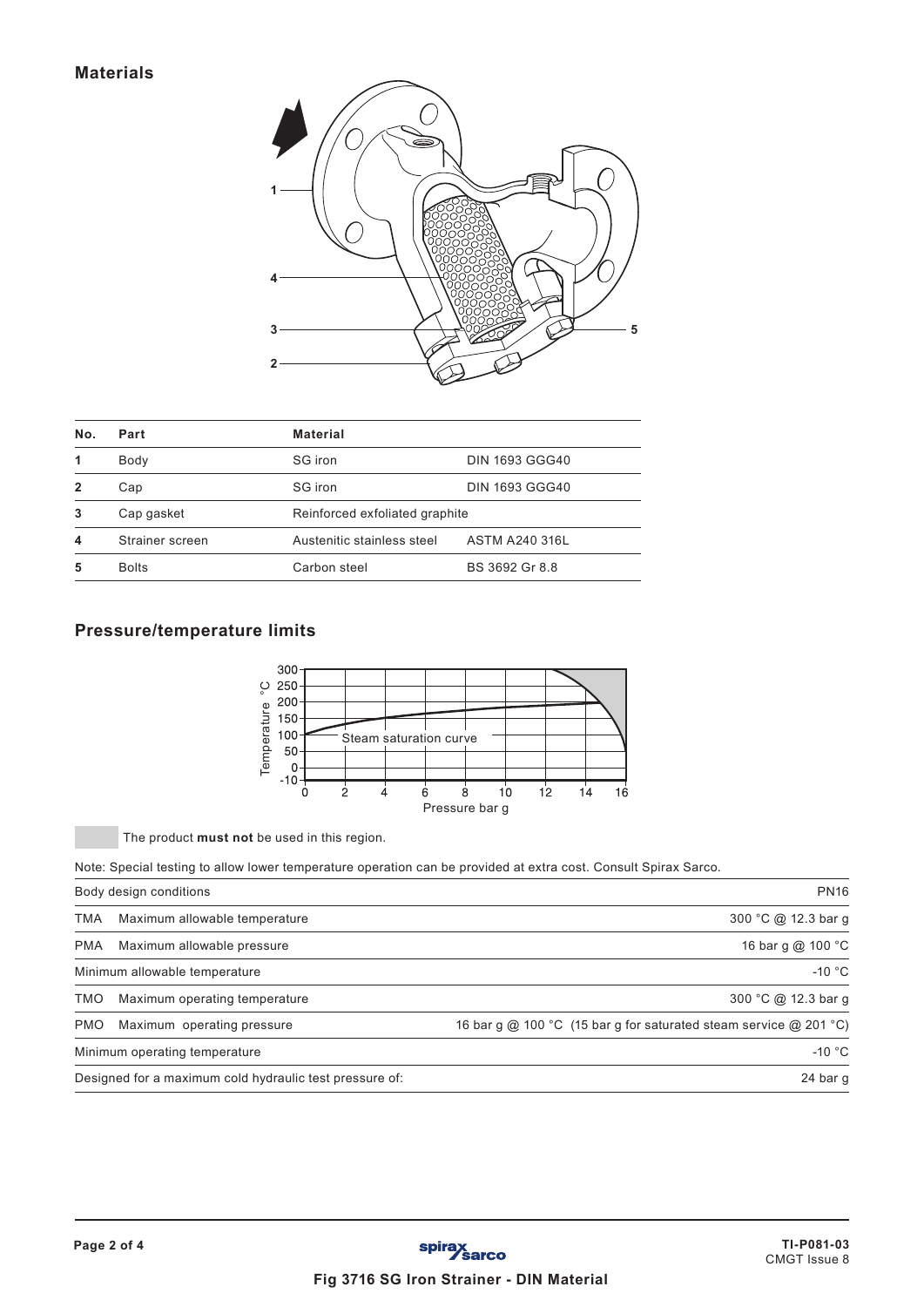## **K**<sub>v</sub> values

| <b>Size</b>     |    |                |    |    |    |      |      |     | DN15 DN20 DN25 DN32 DN40 DN50 DN65 DN80 DN100 DN125 DN150 DN200 |     |     |     |
|-----------------|----|----------------|----|----|----|------|------|-----|-----------------------------------------------------------------|-----|-----|-----|
|                 |    |                |    |    | 29 | 46 — | - 72 | 103 | 155                                                             | 237 | 340 | 588 |
| Mesh 40 and 100 | 5. | $\mathsf{R}$   | 13 | 22 | 29 | 46   | 72   | 103 | 155                                                             | 237 | 340 | 588 |
| Mesh 200        |    | 6 <sup>6</sup> | 10 | 17 | 23 | 37   | 58   | 83  | 124                                                             | 186 | 268 | 464 |

For conversion:

 $C_v$  (UK) = K<sub>v</sub> x 0.963  $C_v (US) = K_v X 1.156$ 

### **Dimensions/weights (approximate) in mm and kg**

| <b>Size</b>  | <b>PN16</b><br>А | <b>ASME</b><br>150 | в   | C   | Screening<br>area cm <sup>2</sup> | Weight |
|--------------|------------------|--------------------|-----|-----|-----------------------------------|--------|
| <b>DN15</b>  | 130              | ۰                  | 69  | 101 | 28                                | 2.1    |
| <b>DN20</b>  | 150              |                    | 82  | 125 | 46                                | 2.9    |
| <b>DN25</b>  | 160              | -                  | 90  | 140 | 79                                | 3.8    |
| <b>DN32</b>  | 180              | ۰                  | 114 | 198 | 135                               | 6.6    |
| <b>DN40</b>  | 200              | -                  | 127 | 210 | 161                               | 9.0    |
| <b>DN50</b>  | 230              | 233                | 150 | 248 | 251                               | 10.5   |
| <b>DN65</b>  | 290              | 288                | 162 | 263 | 325                               | 17.5   |
| <b>DN80</b>  | 310              | 311                | 178 | 272 | 360                               | 20.0   |
| <b>DN100</b> | 350              |                    | 210 | 323 | 540                               | 24.0   |
| <b>DN125</b> | 400              | 396                | 253 | 393 | 840                               | 38.0   |
| <b>DN150</b> | 480              | 482                | 293 | 454 | 1115                              | 50.5   |
| <b>DN200</b> | 600              | 610                | 375 | 584 | 1905                              | 88.0   |



## **Safety information, installation and maintenance**

For full details see the Installation and Maintenance Instructions (IM-S60-18) supplied with the product.

### **Installation note:**

The strainer should be installed in the direction of flow, as indicated on the body. On applications involving steam or gases the pocket should be in the horizontal plane. On liquid systems the pocket should point downwards. Suitable isolation valves must be installed to allow for safe maintenance and trap replacement.

### **Maintenance note:**

Maintenance can be completed with the strainer in the pipeline.

### **Disposal**

The product is recyclable. No ecological hazard is anticipated with disposal of this product, providing due care is taken.

### **How to order**

Example: 1 off Spirax Sarco DN40 Fig 3716 strainer, flanged EN 1092 PN16 with austenitic stainless steel screen having 0.8 mm perforations and flanged screen cap.